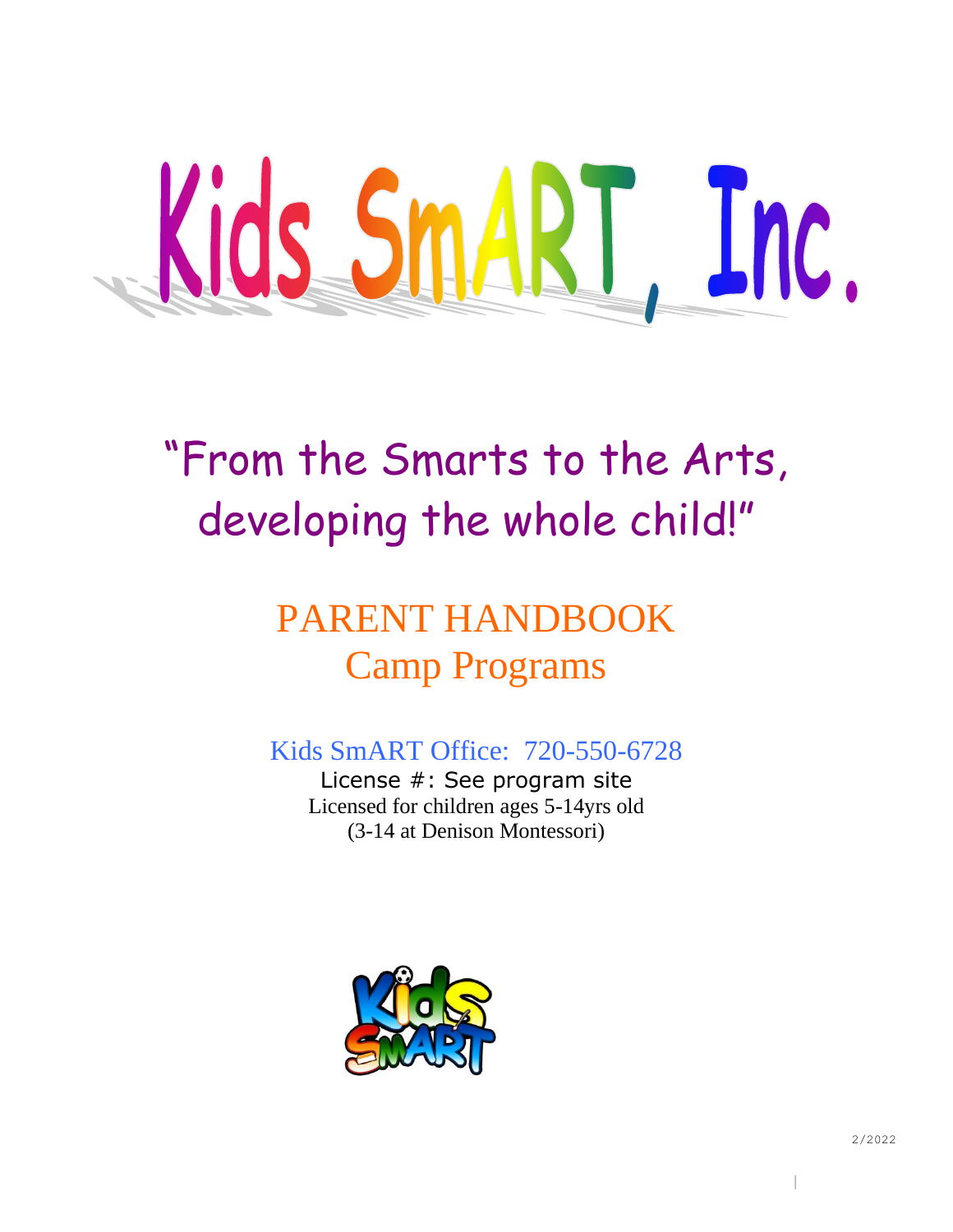# **Kids SmART, Inc.**

### **Your on-site Before and After School and Summer Camp Provider**

#### **MISSION**

Kids SmART, Inc. is a company founded on the vision that every child deserves the opportunity to grow and thrive in a safe and nurturing environment. They deserve an environment where they are encouraged to discover themselves and are able to develop to their full potential. Kids SmART, Inc. also believes in a holistic approach where open communication is important between the Kids SmART staff, the child's parents, teachers and the school administration to ensure the common goal of each child's success in their educational growth. Kids SmART offers a program fee structure that is flexible as well as affordable for families that have the need for care.

#### PURPOSE

Kids SmART, Inc. provides care for children ages 5-14 years old (also 3/4yr olds at designated ECE site) before and after school, on most full days and throughout the summer. Full day and summer camp programs are offered at a specified Kids SmART program/school location. Our program activities encompass the 40 Developmental Assets. We offer a variety of choices that are safe and fun for each child and offer the opportunity for positive growth and learning at every turn. All of our programs are licensed by the State of Colorado's Department of Human Services. We follow all of the states guidelines and requirements and go above and beyond them to ensure a program of the highest quality.

#### **PARTICIPANTS**

Kids SmART, Inc. welcomes all children ages 5-14 to participate in our summer camp program. 3/4 yr. olds are also welcome at our ECE licensed site. All children must comply with the rules of the program and may be dismissed without notice if they do not follow these rules. Children with special needs are welcome and our staff will do what we can within our licensed ability to make the necessary accommodations to provide adequate care for these children in compliance with the American with Disabilities Act.

#### **STAFFING**

Each of the Kids SmART, Inc. staff goes through an extensive process in order to join the Kids SmART team. They all must pass a background check, CBI and FBI fingerprint screenings, and an extensive interview process to ensure that they are equipped with the necessary skills to properly care for your children. The Directors must have a Bachelor's Degree with a child/adolescent emphasis, or have adequate relevant experience to substitute. All staff members are certified in First Aid, CPR, and Universal Precautions as well as go through ongoing classes to further their training to help the children of the program thrive in a positive environment.

The Kids SmART staff will always actively supervise each and every child of the program. There will be a maximum of 15 students for each staff member on site. During swimming field trips, there will be a lower ratio of 1:10.

#### DAILY SCHEDULE

The activities each day will follow a general schedule to ensure consistency for the children. Below is a sample schedule for the summer camp. This schedule may vary based on the day of the week and the planned activities.

#### Sample Activity Schedule:

| 6:30-9:00      | Kids Arriving/Choice Time    |
|----------------|------------------------------|
| 9:00           | <b>Roll Call</b>             |
| 9:00-9:30      | Wash Hands/Breakfast         |
| $9:30 - 11:00$ | <b>Activity Time:</b>        |
|                | <b>Activity A</b>            |
|                | <b>Activity B</b>            |
|                | <b>Outside Activity</b>      |
| 11:00-11:30    | Clean up/Wash Hands/Bathroom |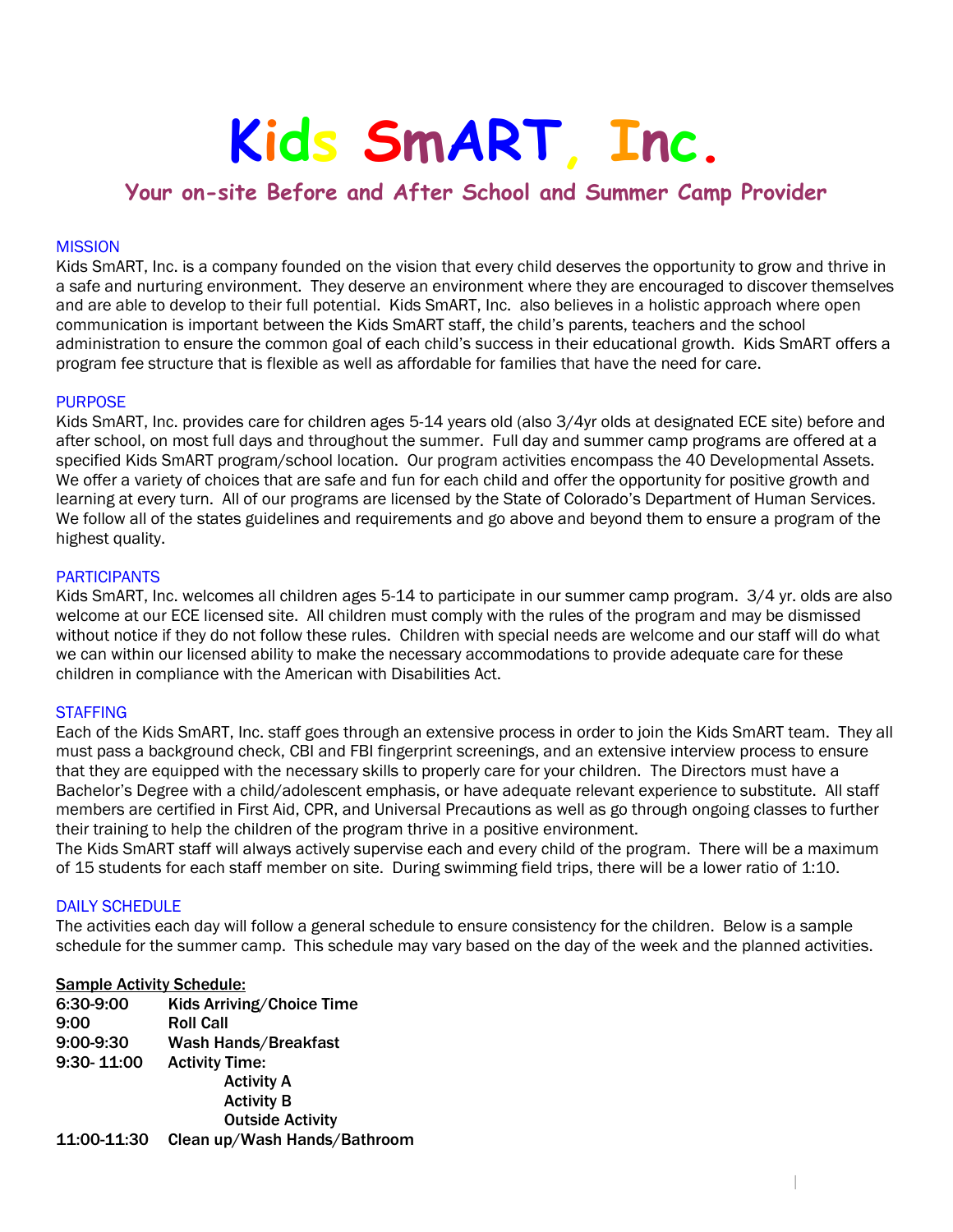| 11:30-12:00   | Lunch/Roll Call                          |
|---------------|------------------------------------------|
| 12:00-1:00    | <b>Outside Time (weather permitting)</b> |
| $1:00 - 3:00$ | Activity Time or Field trip/swimming:    |
|               | <b>Activity A</b>                        |
|               | <b>Activity B</b>                        |
|               | <b>Outside Activity</b>                  |
| $2:30-3:00$   | Clean-up/Wash hands/Bathroom Break       |
| $3:00 - 3:30$ | PM Snack (not provided)/Roll call        |
| $3:30-4:00$   | <b>DEAR (Reading)/Rest Time</b>          |
| 4:00-5:00     | <b>Activity Time:</b>                    |
|               | <b>Activity A</b>                        |
|               | <b>Outside Activity</b>                  |
| 5:00-6:00     | Kids Leaving/Choice time/Clean up        |

#### WEEKLY SCHEDULE

We offer a variety of fun and exciting activities throughout the week to appeal to every child and encourage their development. Below is our general activity schedule. Please pay attention to the weekly flyer though as activities and off-site times are subject to change.

Mondays: Water/swim Day Tuesdays: Wheels Day (bikes, scooters, etc.) Wednesdays: Field Trip Thursdays: Theme Day Fridays: Outreach (The Field trip comes to us!)

#### **ACTIVITIES**

#### Roll Call

The staff will continuously ensure that all children are accounted for by doing head counts and conducting roll call multiple times throughout the day. There will also be an accountability system to make certain each staff member knows the location of each child (in the gym, outside, etc.) throughout the program hours.

The parents/guardians must sign their children up in advance for the program so the staff know which children are supposed to attend. If your child is signed up to attend and you know they will not be there, please call the Director and let them know to allow for proper adjustments in daily planning and staffing.

If there is ever a situation where it is discovered that a child signed in with Kids SmART is not with a Kids SmART group and is lost, Kids SmART staff will do everything they can to locate the child. They will check all immediate areas that a child could possibly be. If the child cannot be located within 15minutes, Kids SmART supervisors will be notified along with the parents/guardians. If they cannot be located after 30minutes, the authorities will be contacted to help in the search.

#### Meal/Snack Time

Each day, Kids SmART, Inc. will provide a breakfast and lunch option, snacks are generally not provided but snack times are part of the daily routine. The food will be of nutritious value and be of appropriate serving size. Kids SmART cannot ensure that the food will be non-allergenic to every child, so it is IMPERATIVE that you fill out the allergy portion of the enrollment form. We will do our best not to serve foods that your child is allergic to. You are encouraged to send food with your child to be certain that it is enjoyable to them.

#### **Activities**

Everyday Kids SMART will offer an assortment of structured activities throughout the day including, but not limited to, arts and crafts, physical activities, outside time, gym time, drama, science projects, cooking projects and outside games.

#### Television/Movies

On occasion Kids SmART will offer a movie as a field trip for the children. These movies will be age appropriate and be rated either G or PG. We will post the field trip movie in advance so parents are aware of the movie choice and determine participation in the field trip accordingly.

#### Field Trips

Kids SmART takes the children on various field trips, generally on Mondays and Wednesdays. Examples of possible excursions include: local swimming pools, amusement parks, the zoo, various tours, museums, and other child friendly outings. Kids SmART will always let the families know in advance where we are going, when we will be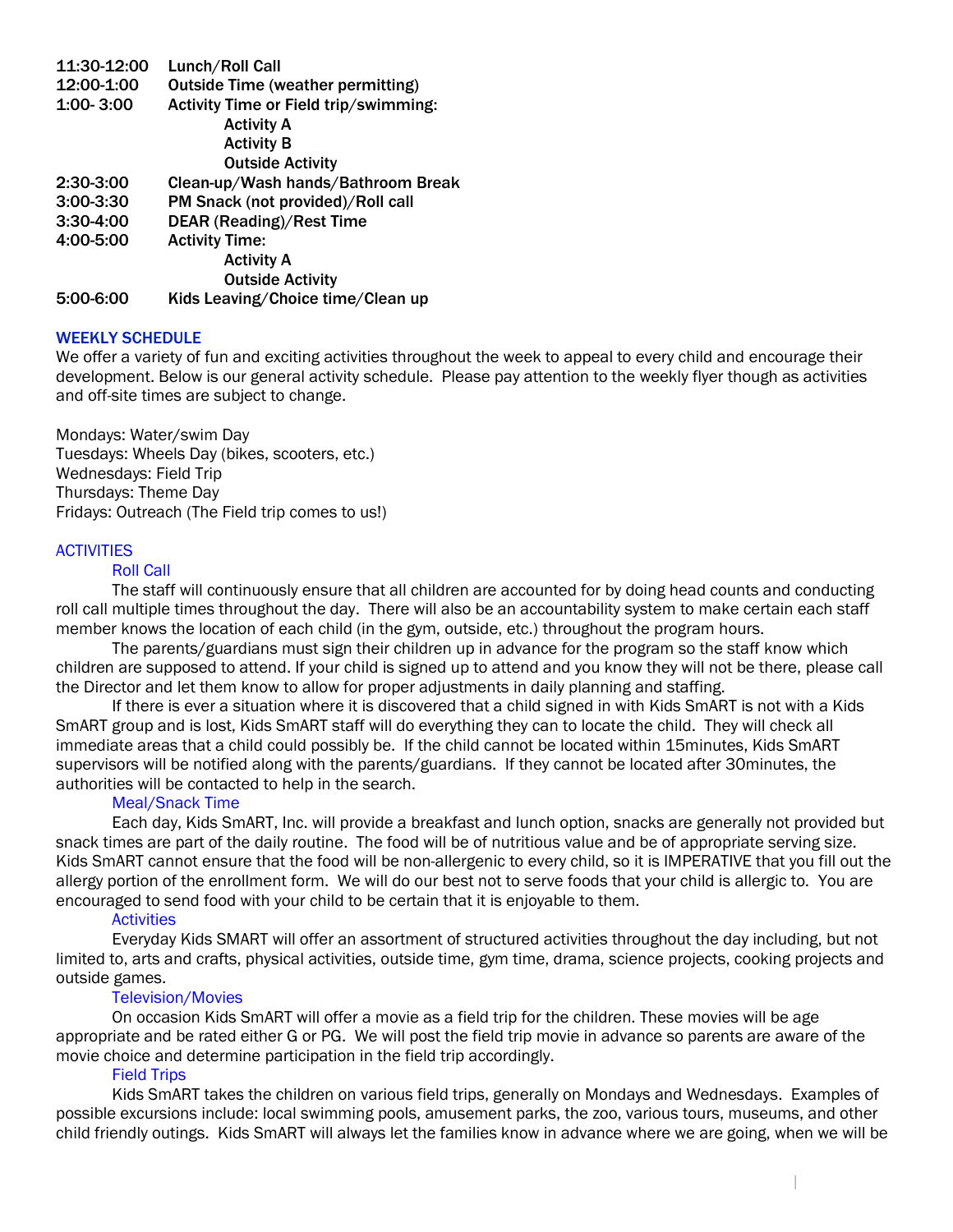gone, and a phone number where we can be reached. If a child arrives to the program after Kids SmART has left, the parent/guardian may contact the staff and drop the child off at the field trip.

Kids SmART will mainly use Jefferson and Denver County school busses and may also use Kids SmART passenger vans. Kids SmART will always have vehicles and drivers that follow all of the required safety standards. This includes rules for riding in the van or bus, proper seating safety, and emergency procedures. For more specifics on these procedures, please review County School District safety statutes. The Kids SmART staff on the field trips will each have a small group of children to actively supervise and will take extra precautions to ensure the safety of the children while on the field trips. The Kids SmART staff will also be riding on the bus with the children, and will be spread out to appropriately supervise them during transit.

#### **DISCIPLINE**

Kids SmART, Inc. believes in positive reinforcement to encourage proper behavior. We will have a posted set of rules that the children must follow, in addition to the requirements to follow the rules of the school. These rules include but are not limited to; be respectful to yourself, belongings, and others; keep your hands to yourself; be safe; clean up after yourself; and listen to the staff.

Although we believe that positive reinforcement decreases misbehavior substantially, there are still times where children act inappropriately. When this occurs, Kids SmART follows the subsequent steps to get the child back on track:

- 1) One-on-one discussion about the behavior.
- 2) Separation from the activity that caused the negative behavior.
- 3) Natural consequence depending on behavior (ie: no swings for a week if caught jumping off them).
- 4) Phone Call to parent or guardian/Behavior report/Write-Up (3 write-ups result in 2-day suspension from program).

\*\*All write-ups are confidential and are not shared with other participants or families regardless of their involvement

- 5) Behavior Contract specifying behaviors and consequences as agreed upon by parents and staff.
- 6) Expulsion from program.

The above listed steps will be followed when possible. However, depending on the severity of the child's behavior, steps may be skipped and more serious action may be immediately taken including expulsion to preserve the safety of all children of the program. Kids SmART staff will never use any physical or emotional consequence against a child.

It is important to the Kids SmART staff that we work closely with families to ensure consistency with all children. For this reason, we may request a conference between staff and the parents/guardians, as well as the children. Parents may also request a conference with staff regarding their children.

#### INCIDENTS/ILLNESS

Whenever a child is injured and needs first aid treatment, the parent/guardian will be notified when they arrive to pick up their child. If it is a more severe injury, the parent/guardian will be immediately notified via telephone. The staff will also fill out an incident report form for the parent to sign. This form will be filed in the children's file. With any level of injury, the incident will be documented in the confidential Kids SmART staff communication log.

If a child is ill while in the program, they will be offered a quiet area with a blanket and mat to lie down and rest. If they have a fever or seem as though they may have a communicable illness, the parent/guardian will be notified immediately and be expected to pick up their child within the hour. If it is discovered that a child with a communicable illness has exposed other children to this illness, all parents/guardians will be notified and if reportable, it will be reported to the Denver or Jefferson County Health Department pursuant to the regulations of the State Department of Public Health and Environment.

No child will be allowed to attend the program if they are known to have a fever, have vomited in the previous 24 hours, or are presumed to have a communicable illness. As a result of the heightened restrictions and guidelines implemented due to the COVID-19 Virus, all children that test positive for COVID-19 must be kept out of care for at least 5 days and fever-free for at least 24 hours before returning to camp. Upon returning to camp after having COVID-19, the child(ren) will be required to wear a mask for 5 additional days while indoors and riding in camp vehicles as recommended by the CDC and County Health Departments.

#### **MEDICATION**

A trained Kids SmART staff member will be on site to administer any medications that your child may need. Before being authorized to do so, you must provide Kids SmART with the following: 1) written order from physician; 2)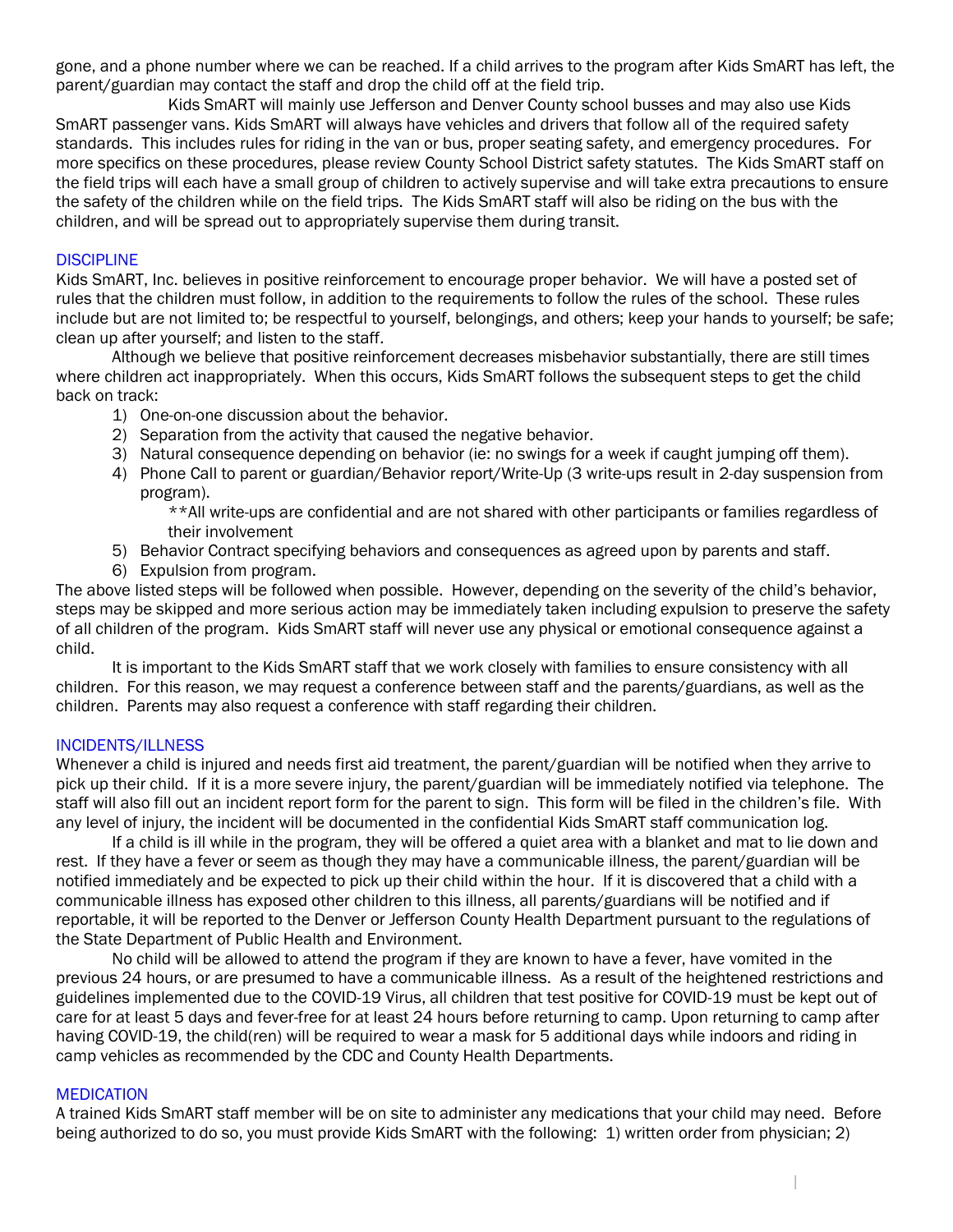written parental consent; and 3) medication in its original labeled bottle or container. See a Kids SmART staff member to obtain more specifics on what must be provided in order for us to administer. There will also be a nurse delegate available should an unknown medical issue arise. The nurse delegate will also ensure that the trained Kids SmART staff members are competent and able to administer your child's medication.

All medication must be checked in with a trained Kids SmART staff member. They will place it in a locked medication box where it will be stored until needed. If your child carries his/her own asthma inhaler, you must provide written parental consent and written authorization from the prescribing practitioner.

Topical preparations (ie: sunscreen) can be applied by the Kids SmART staff with written permission. See enrollment form to give sunscreen permission.

#### **SUNSCREEN**

The Kids SmART sunscreen agreement must be completed and turned in to Kids SmART staff prior to attending our summer program. The agreement offers two options: 1) supply Kids SmART with at least one labeled bottle of continuous spray sunscreen that is at least SPF 30 and replenish as needed; or 2) pay a one-time fee of \$50 per child to use Kids SmART sunscreen during summer attendance. Kids SmART sunscreen will be at least SPF 45 though brand and application type may vary. Sunscreen will be applied at least every 90minutes that they are outside to all exposed areas.

#### DIAPERING /TOILET TRAINING

All children enrolled in Kids SmART Programs must be toilet trained to attend. In the event of an accident, Kids SmART will follow all proper hygiene methods to help clean-up and change clothes. If your child is prone to accidents, please send them with a change of clothes for us to keep on-site. If we are unable to sufficiently clean up the accident, you will be called to pick the child up.

#### INCLEMENT WEATHER/CAMP CLOSURES

Living in Colorado there is always the chance that a storm or tornado will cause the school to close. If the school is closed or closes, Kids SmART will also be closed. If you are in question as to whether or not Kids SmART program will be open, call 720-550-6728. Kids SmART will also post closures on their website a[t www.kids-smart.com.](http://www.kids-smart.com/) No credits, transfers, or refunds will be given when Kids SmART is forced to be closed due to these unforeseen events.

#### EMERGENCY PROCEDURES

If there is severe weather or other emergency (tornado, fire, etc.) during Kids SmART program hours, the Kids SmART staff will follow the on-site posted procedures for ensuring the safety of all the children. For all emergencies, Kids SmART will ensure all children are evacuated to the designated safe areas and kept there until the safety risk has been lifted. Drills will be completed monthly to ensure all children are aware of the evacuation process and locations. A specific plan will also be put in place for any children with special needs that may not be able to evacuate within guidelines of the general plan. In severe hot weather, the children of the program will also remain indoors.

#### LOCKDOWN/EVACUATION PLANS

In the unfortunate case of a lockdown, Kids SmART will account for all children, and confine them to a designated safe area. The staff will lock all outside doors/windows and keep children in a designated 'safe area' out of view of any threats. No children will be permitted to leave or enter during a time of lockdown, as called by the school, police, or other enforcement. Parents will be notified of lockdown when safety permits via phone/text/email.

If the school or other enforcement call for an evacuation of the area, Kids SmART will account for and take all children to the designated evacuation location, as listed on site. If safety permits, Kids SmART staff will contact parents during this evacuation to let them know we have left the on-site premises. Any child with special needs will be accompanied by a staff member to either walk/wheel slowly to evacuation site, or in an approved vehicle.

#### REUNIFICATION PLAN

If evacuation or lockdown is necessary, parents will be notified as soon as possible after the safety risk has been lifted and children can be safely reunited with their families. If Kids SmART needs to remain at evacuation site, parents will be notified to pick up their children at that location.

#### HOURS OF OPERATION

Kids SmART is licensed to operate from 6:30am until 6:00pm. No child is allowed to be left with a Kids SmART employee until at least 6:30am.

If a child is not picked up in the evening by 6:00pm, a late fee of \$1 per minute will be assessed. This late fee will be due immediately upon pick up of the child. If the child is not picked up by 6:15pm, the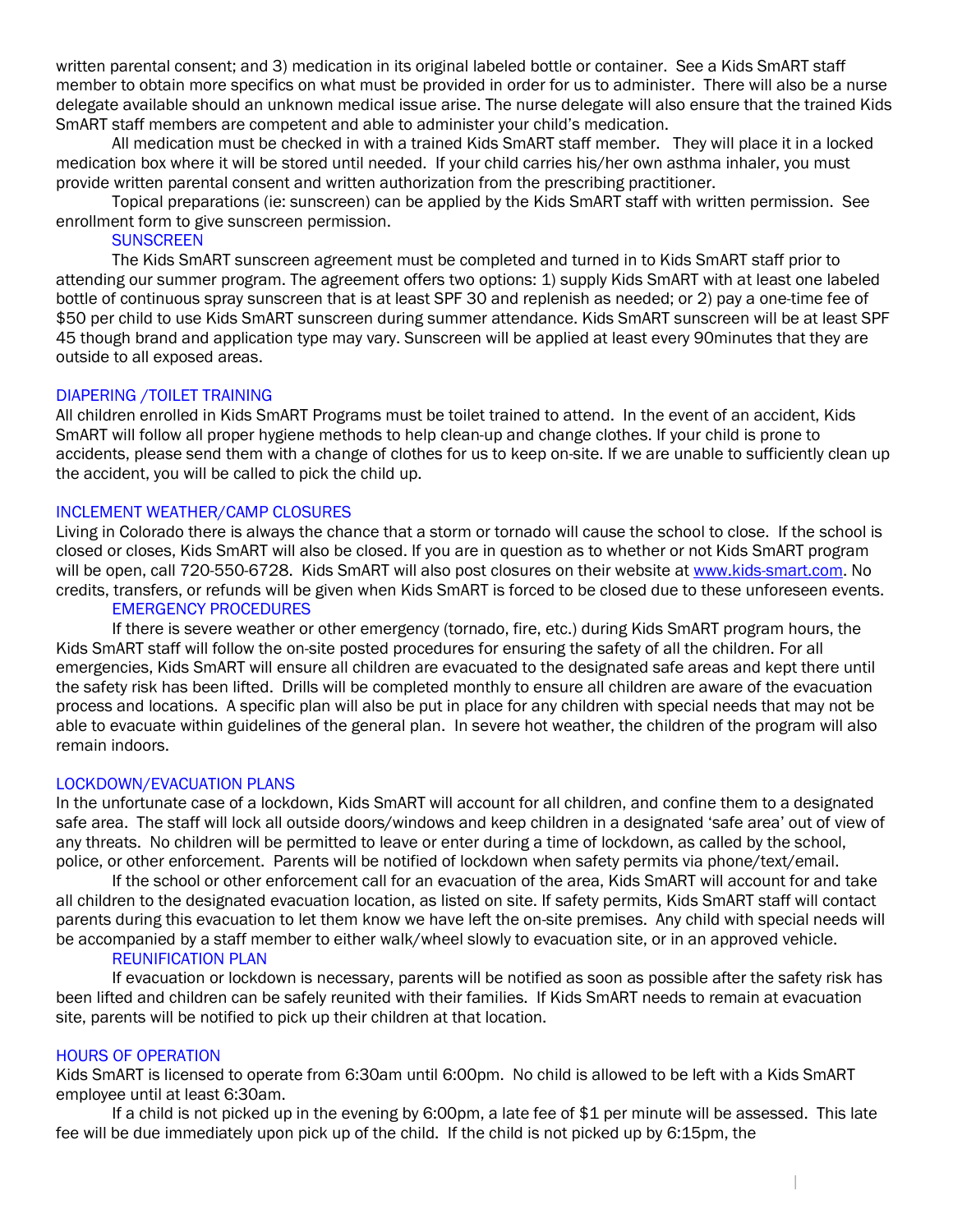parents/guardians/authorized adults will be notified that the child is still in the care of a Kids SmART staff member. If the child is not picked up by 6:30pm and no authorized adult can be contacted, authorities will be notified.

On major holidays that fall during the week, Kids SmART will be closed. These days include, but are not limited to: Independence Day (observed), Labor Day, Thanksgiving Day and Friday after, Christmas day, and New Years Day. Kids SmART may also close for training during transition between summer and before/after care programming. Families will be notified in advance of these closures.

#### VISITOR POLICY

Due to heightened COVID-19 guidelines, visitors within the program will be strictly limited to mandated inspectors, facility staff, and safety approved outreach providers. Parents and guests are not allowed to enter the program at this time.

All visitors must check-in with a Kids SmART Staff member and sign the visitor's log. If a visitor doesn't follow Kids SmART guidelines of appropriate behavior, they may be asked to leave. If a visitor comes to the program often, they will be asked to become an official volunteer and produce proper paperwork and background checks to be cleared to consistently visit the program.

#### SIGNING YOUR CHILDREN IN AND OUT

In order to get the most out of our camp programming and to allow for proper daily preparation we request children get dropped off by 9:00am and picked up after 3:00pm. Please notify the camp if you are needing to dropoff late or pick your child up early.

Every morning that you drop your child off, you are required to come in and check your child in to the program. You must do this by using your predetermined PIN codes on the Kids SmART Procare Tablet/Laptop. In the afternoons, you are also required to come in and check your child out of the program using the same process and PIN codes on the Procare tablet. Only those who are authorized (per the enrollment form) to pick up the child will be allowed to take the child from the program. If someone arrives who is not previously authorized to pick up the child, the parent/guardian will be contacted to get authorization. If authorization is not given or the parent cannot be reached, the child will not be released to this individual and they will be asked to leave the premises.

If anyone comes to pick up the children and the staff do not know them, their ID will be checked and their name will be compared to the "authorized pick-up list" on the child's enrollment form. Once confirmed to be an authorized pick-up person, they will then be required to set up registration PIN codes to properly clock the children out.

Prior to leaving the facility, the Kids SmART staff will ensure that all children are gone by checking to see that all children have been checked out, as well as check all areas of the program.

#### FEES and PAYMENT SCHEDULE

Daily fees are listed below. An attendance schedule and payment are due in advance of the child's attendance. Two days per week minimum attendance is required for all weeks signed up. An attendance schedule calendar will be provided for you to fill out and turn in with your payment. CCAP families are also required to fill out a calendar for proper planning and staffing. If a calendar is not filled out by CCAP families, Kids SmART will assume full attendance of the CCAP authorization. Calendars are available on-site for completion, and there is also one available on our website for online submittal. You may pay each Wednesday for the upcoming week, or pay for the month in advance. Cash, Money Orders, checks and credit/debit cards are accepted on-site. You are also encouraged to set up a Tuition Express account where you can pay directly into your account online (see your Director to get an email invitation link for this service).

Bounced/Returned checks and declined Credit Card Payments will result in a \$35 fee.

Late Fees: \$5 per day after the tuition due date will be assessed until payment is received. If payment is not received the account may be suspended or sent to collections. In addition, if a family account exceeds \$100, the children will be suspended from program until balance is paid down and a payment plan is set up. If the account remains delinquent for 90 days, Kids SmART will assign the account to collections with added late fees totaling \$300. Being sent to collections will result in negative action on payer's credit and permanent suspension from any Kids SmART Program.

Absences: For families paying out of pocket for care, absences will not be credited or transferred to a different day. For CCAP families, absences beyond the covered amount by CCAP will be charged to the family unless notice of absence is received by the Wednesday prior to the upcoming week. This is in alignment with the policy for those paying out of pocket.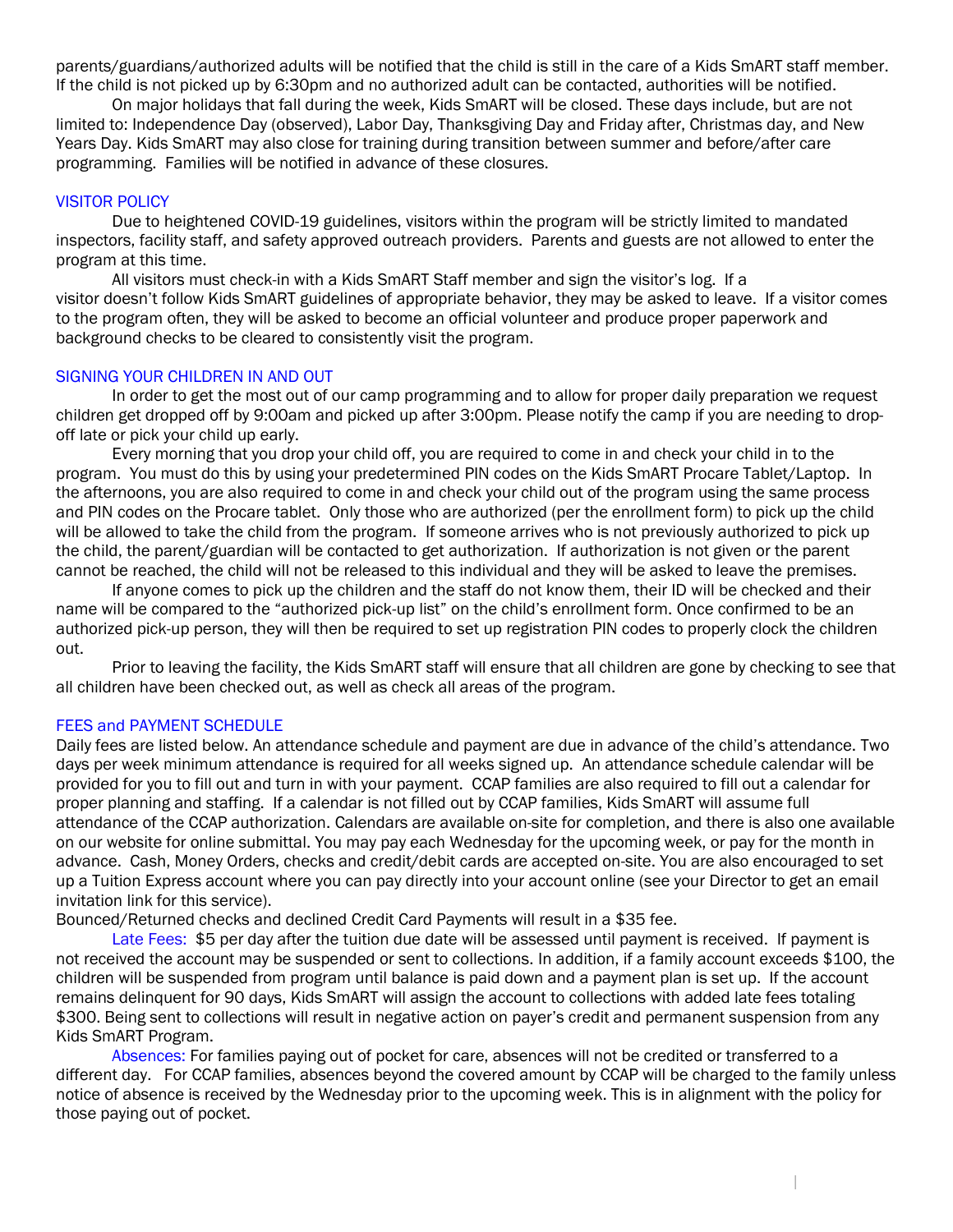Credits/Refunds: No refunds or credits will be given once schedules and payments are turned in. In rare extremely extenuating circumstances such as a serious illness, the death of a close relative, or government mandated program/facility closure where credit is approved, request must be received within 30 days of the scheduled care and a \$20 service fee will be assessed.

Drop-in Fees: If your child is not signed up to attend the program, and they need to attend, you must notify the Director. If there is room in the program that day, they may attend for an additional \$10/day drop-in fee. This fee will be automatically assessed to all camp days that are not paid/scheduled by Wednesday of the week prior.

|                                | Per Child JeffCo/School Aged | <b>Per Chil</b> |
|--------------------------------|------------------------------|-----------------|
| Full Day- Field Trip (M, W, F) | \$52.00                      | \$57.00         |
| Full Day-Theme Day (T,R)       | \$42.00                      | \$47.00         |

*Per Child JeffCo/School Aged Per Child DPS(ECE)*

Registration Fee \$50.00 per child or \$100.00 per family

(Assessed every school year and summer, or on first date of registration. CCAP Families Exempt)

CCAP: All forms of government subsidies (CCAP, TANIFF) will be accepted.

For those families on CCAP, the monthly parental fee is due by the 1st of the month for the upcoming month. Children are not allowed to attend until Kids SmART receives their approval. To see if you qualify, please call the county in which you reside. The Denver County CCAP number is: 720-944-KIDS. JeffCo CCAP phone number is 303-271-4484. See program site for license number or call the Kids SmART office.

#### HOW TO ENROLL

In order to enroll with the Kids SmART, Inc. programs, you must completely fill out the enrollment form, emergency form, sunscreen agreement, and turn in a copy of your child's current immunization records. With these forms, you must turn in payment for the registration fee as well as tuition for the current and upcoming sessions. The registration fee is non-refundable. Child health statements are needed for all children attending our ECE inclusive camp location.

If the program is full, your name will be placed on the waiting list and you will be notified when an open spot becomes available.

#### WITHDRAWAL/DISMISSAL FROM PROGRAM

If you choose to remove your child from the program, a two-week notice is required to allow for the parents on the waiting list to prepare to enroll in the program.

Kids SmART, Inc reserves the right to dismiss anyone from the program without any notice.

If Kids SmART discontinues care for any reason, all parents will be notified via either email or telephone.

#### COMPLAINT POLICY

#### To file a complaint about this facility, you may call or write: Colorado Department of Human Services, Division of Child Care 1575 Sherman Street Denver, CO 80203 303-866-5958

#### CHILDREN'S BELONGINGS

The children in the program are minimally allowed to bring appropriate personal belongings to the program. All items brought to the program are at your own risk and must be labeled with their name to limit theft and loss. Kids SmART is not responsible for any damage, loss, or theft of the child's personal belongings. If any of the belongings present a problem in the program, it will be taken from the child and given to the parent when they arrive to pick up their child. This includes cell phones.

#### CHILD ABUSE

Under the "Child Protection Act of 1987" in the Colorado Children's Code, childcare center workers are required to report suspected child abuse or neglect. The law at 19-3-304 states that if a childcare worker has "reasonable cause to know or suspect that a child has been subjected to abuse or neglect or who has observed the child being subjected to circumstances or conditions which would reasonably result in abuse or neglect shall immediately report or cause a report to be made of such fact to the county department or local law enforcement agency." All suspected child abuse cases will be reported to: 303-271-4131.

Any significant changes to the previously listed policies/procedures will be posted immediately.

We look forward to caring for your children and developing a relationship with your family!